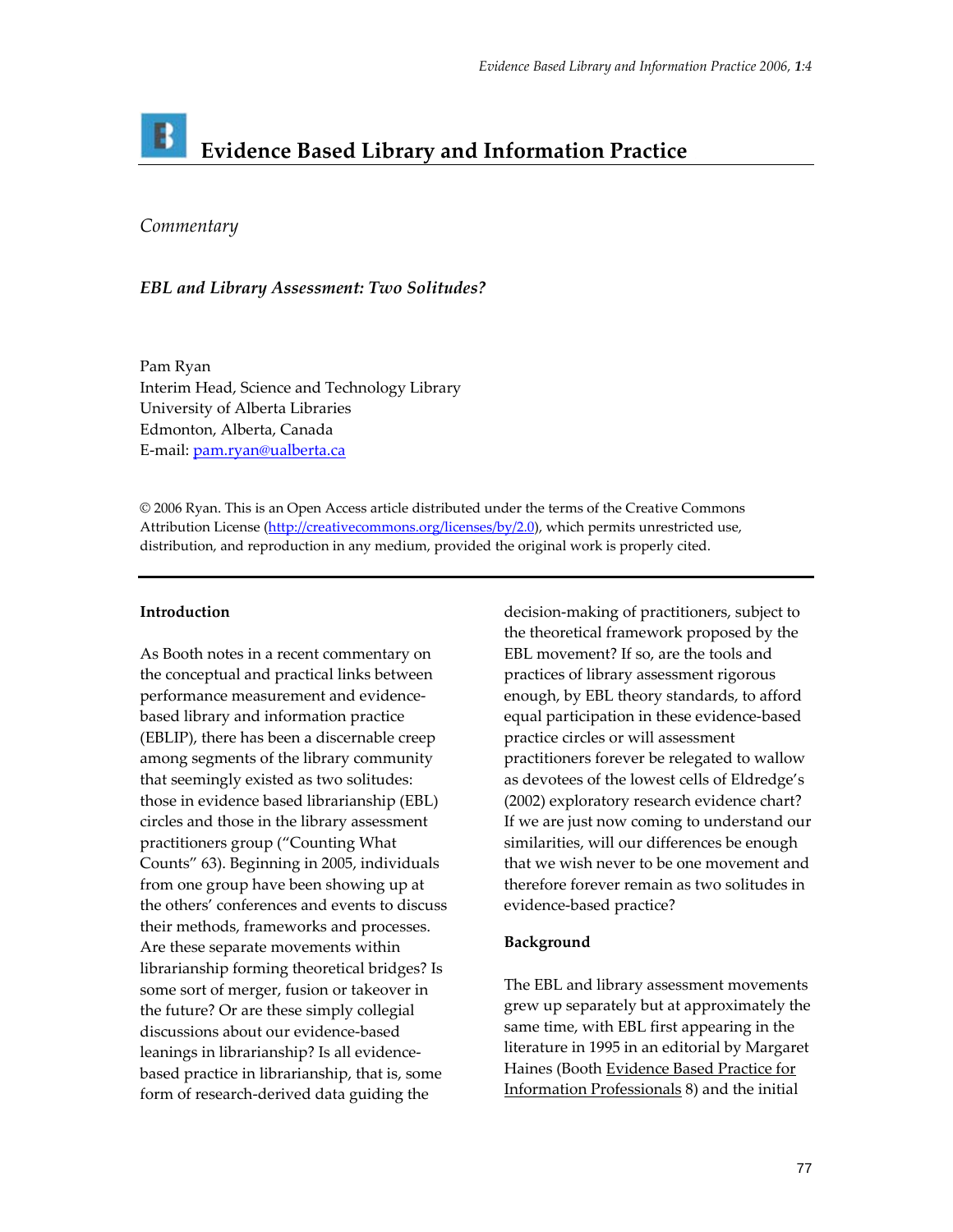calls for a "culture of assessment" in academic libraries appeared in articles by Stoffle in 1996 and Lakos in 1999. Library assessment has its roots in the need for academic libraries to redefine measures to show the library's real contributions to the communities they serve and to develop collections and services based on user needs and preferences. This user‐centred movement shares many of the research tools and methodologies of Marketing, Business, and other disciplines of the social sciences. Evidence Based Librarianship developed out of the practice of health librarians' participation in evidence based medicine (EBM) initiatives and turning that experience to a reflective review of the use of research evidence in their own professional decision‐making practices.

#### **Definitions and Differences**

Even though the definition of EBL has evolved since the earliest of EBM‐influence days, the core of EBL practice still rests on finding in the research literature the best evidence to answer a question or problem and then appraising, applying and evaluating specific interventions. The most recent definition of EBL, where the name of the movement is currently proposed as Evidence Based Library and Information Practice (EBLIP), is that it:

> "ʺ….seeks to improve library and information services and practice by bringing together the best available evidence and insights derived from working experience, moderated by user needs and preferences. EBLIP involves asking answerable questions, finding, critically appraising and then utilizing research evidence from relevant disciplines in daily practice. It thus attempts to integrate user‐ reported, practitioner‐observed and research‐derived evidence as an

explicit basis for decision-making." (Booth "Counting What Counts" 65)

The assumption is that an answer is available in the research literature of librarianship or related fields and that knowing how to evaluate research literature will guide the practitioner to the best answer. Looking to the literature is the first source when a question is formed. However, the understanding in the EBLIP process that evidence is to be "moderated by user needs and preferences" shows some common ground with the library assessment approach, even though the definition doesn't explicitly speak to how those needs are determined, evaluated or assessed.

A definition of library assessment work that the assessment community of practitioners adheres to is elusive. There appears to be no standing definition in common use. A helpful, although broad, definition used to describe the topics of interest for the *libraryassessment.info* community discussion blog is:

> "…any activities that seek to measure the library's impact on teaching, learning, and research, as well as initiatives that seek to identify user needs or gauge user perceptions or satisfaction. The overall goal is data‐ based and user‐centered continuous improvement of library collections and services." (Kyrillidou and Ryan)

While Booth's recent article ("Counting What Counts") focuses on the links between performance measurement and evidence‐ based library and information practice, it should be noted that performance measurement is just one evaluative approach of the many evaluative methods available in the library assessment toolkit. Bertot provides a good summary of selected approaches to evaluative research, assessment's parallel to Eldgredge's levels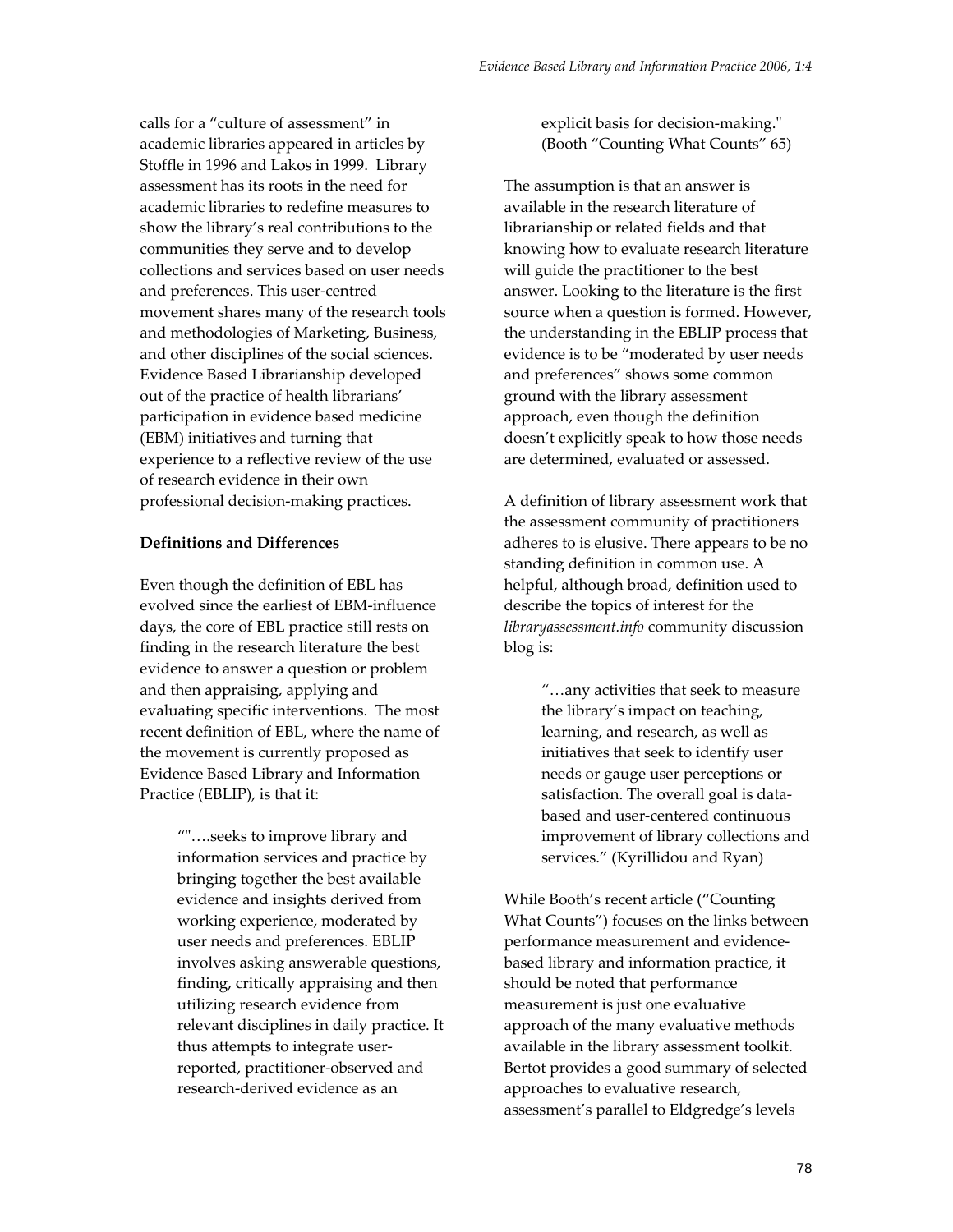of evidence chart, if you will, with examples of where the contact with library users is made.

In library assessment, there is a reliance on the literature for understanding best practices in qualitative methodology processes (i.e. usability testing, focus groups) and the use and sharing of tested, reliable, and standardized tools (i.e. questionnaires, tests, evaluation forms). However, there is no expectation of answers in the literature. In assessment work, evidence can only be local. The nature of assessment work is that it circles around what users are experiencing, so the appropriate study design is frequently a qualitiative, user‐engaging method. Only your users, or the usage trails they leave behind in your systems, can tell you where your web site isn't up to snuff, that your Philosophy collection isn't being used, how your study space is insufficient, or how your staff are perceived. While it is still the role of the practitioner to determine how to fix problems, library assessment practice dictates that problem‐identification and service satisfaction measures can only come from your library's community of users.

#### **Common Ground and Work Ahead**

One area where those involved in EBL and library assessment could work collaboratively would be in defining areas where the EBL model and library assessment practices are best suited, where they overlap, and where differences excel or fall short. For example, an issue that needs further discussion is how the EBL literature‐ immersion process of "Formulate, Search, Appraise, Assess, Evaluate" (Eldredge 2006 342) fits into the innovation cycle of new service development. With continuous improvement at the core of library assessment work, more often than not, practitioners are working on new service development or new ways of providing

access to collections based on their systematic work in determining user satisfaction and local user needs. This is where library assessment work excels and where its methods are tightly integrated into the new service development process. With the time lag of the research lifecycle, is the EBL process relevant in today's dynamic Web 2.0-influenced service environment? If so, what does that process model look like? Where does the Google‐esque service development model of rapid, imperfect development, beta launch, user‐engagement in evaluation, and then modification based on user take‐up and feedback, fit within the EBL theoretical framework? Is EBL, so reliant on research literature results for decision, only relevant in traditional or pedagogical areas of librarianship where change might wait for the research cycle? To date, progress in the EBL movement has been made by a group of innovative, likeminded individuals mustering early‐ adopting, like‐minded and interested individuals. This is where individuals in EBL are meeting with individuals in library assessment. Our discussions on all aspects of librarianship that include using evidence, data, evaluation and research methods in our practice need to continue as many questions remain. We need not expect or hope that the outcome is one theoretical, evidence‐based practice umbrella. A good start is already underway in the acknowledgment that we need awareness and understanding of each others' methods, frameworks and processes and that there is keen interest in working together to move forward.

# **Acknowledgement**

This commentary is based, in part, on material previously presented at the 2006 Canadian Library Association Conference:

Ryan, Pam. "Good Libraries Use Evidence: Cultivating a Culture of Assessment and